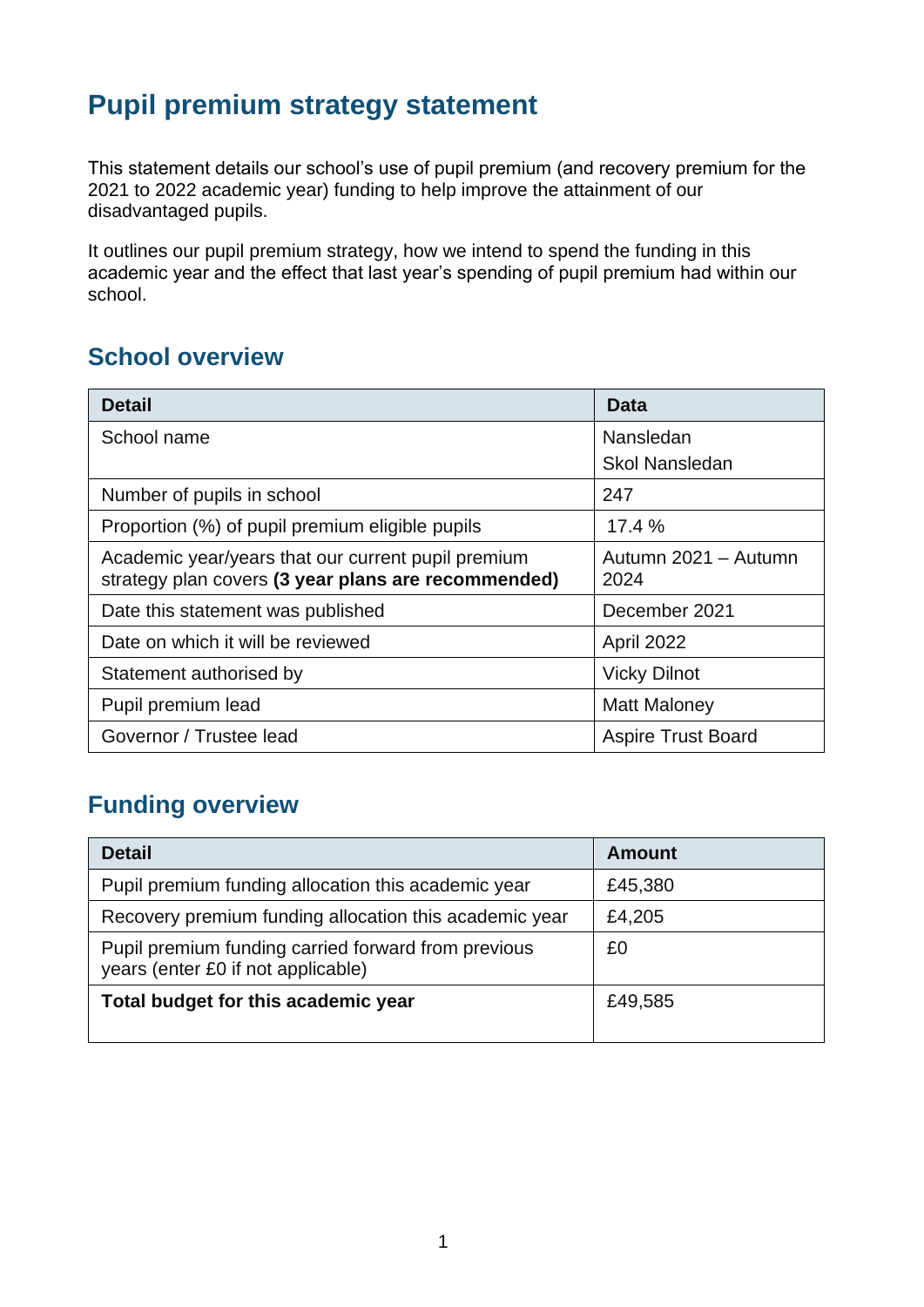# **Part A: Pupil premium strategy plan**

## **Statement of intent**

At Skol Nansledan we understand that today's learner will be tomorrow's leaders. Our aims are to give all children the knowledge, skills and understanding to achieve their full potential academically, socially and emotionally though high quality teaching.

Our aim is to remove barriers so that each child is aspirational, able to fulfil their full potential and reach the high expectations that we have of them. We do this in a safe and nurturing school environment where each child is known, feels like they belong and understands that their journey through school is unique to them.

We want our children to develop a love of learning and to narrow the attainment gap between disadvantaged children and non-disadvantaged children. When making decisions about using Pupil Premium funding it is important to consider the context of the school and the consequent challenges faced. Using knowledge of the school, its context and situation, along with research conducted by the EEF, has enabled this strategy to be developed. In addition to the actions planned, we will remain proactive to supporting needs as they arise.

The key principles are:

- To ensure that teaching and learning opportunities meet the needs of all pupils.
- To ensure that appropriate provision is made for pupils who belong to vulnerable groups. This includes ensuring that the needs of socially disadvantaged pupils are adequately assessed and addressed.
- To recognise that not all pupils who are socially disadvantaged are registered or qualify for free school meals.
- To ensure that Pupil Premium funding identifies priority classes, groups or individuals and is used to address disadvantage.
- To narrow the attainment gap between disadvantaged and non-disadvantaged pupils through the school and at the end of Key Stage Two.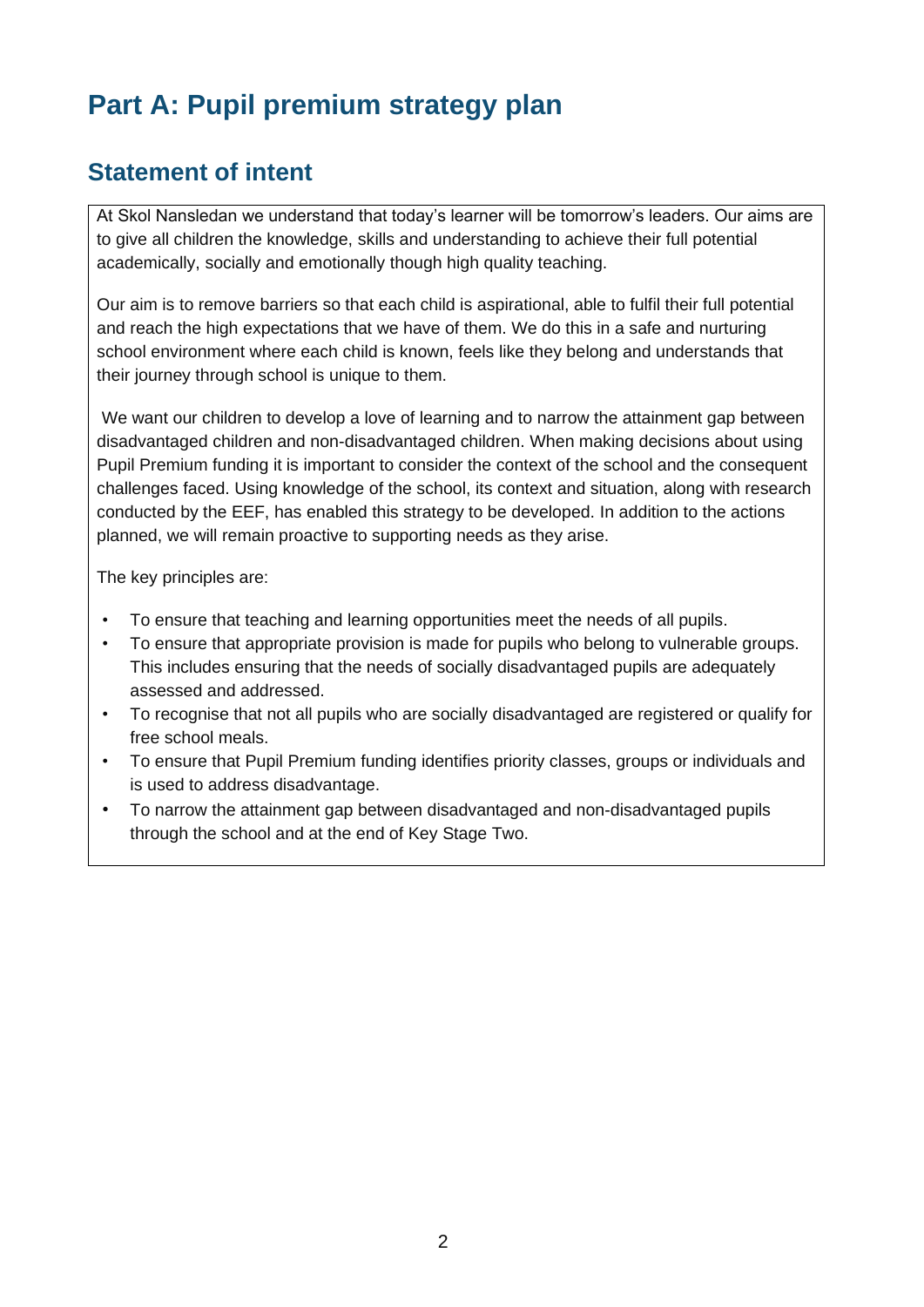## **Challenges**

This details the key challenges to achievement that we have identified among our disadvantaged pupils.

| <b>Challenge</b><br>number | <b>Detail of challenge</b>                                                                                                                                                                                                                                    |
|----------------------------|---------------------------------------------------------------------------------------------------------------------------------------------------------------------------------------------------------------------------------------------------------------|
|                            | Lower attainment in reading, writing, maths - regular opportunities for reading<br>and making progress in phonics.                                                                                                                                            |
| $\mathcal{P}$              | Increased gaps due to intermittent school and bubble closures, children have<br>missed a significant amount of schooling. We have identified through our<br>assessment that this has had a negative impact on their progression<br>throughout the curriculum. |
| 3                          | A high level of Social, Emotional and Mental Health needs for pupils and<br>families.                                                                                                                                                                         |
| 4                          | Children entering the EYFS / KS1 with reduced vocabulary / language skills.                                                                                                                                                                                   |
| 5                          | Cultural capital including limited experiences and low aspirations &<br>expectations.                                                                                                                                                                         |

## **Intended outcomes**

This explains the outcomes we are aiming for **by the end of our current strategy plan**, and how we will measure whether they have been achieved.

| Intended outcome                                                                                                                                                                                                                                                                                                                                                                   | <b>Success criteria</b>                                                                                                                                              |
|------------------------------------------------------------------------------------------------------------------------------------------------------------------------------------------------------------------------------------------------------------------------------------------------------------------------------------------------------------------------------------|----------------------------------------------------------------------------------------------------------------------------------------------------------------------|
| Consistent, sustained and accelerated<br>progress in Phonics, Reading, Writing and<br>Maths.                                                                                                                                                                                                                                                                                       | Achieve equal to or above national average<br>for phonics screening check and achieve<br>above national average progress scores in<br>KS2 Reading, Writing and Maths |
| Additional support for individual children and<br>small groups, to ensure gaps in learning are<br>addressed. Pupils who are double or triple<br>disadvantaged (for example are also SEND<br>and/or vulnerable) are also Progress is<br>accelerated and the gap between Pupil<br>Premium and non-Pupil Premium is reduced<br>or closed. 4 monitored and given additional<br>support | Progress is accelerated and the gap<br>between Pupil Premium and non-Pupil<br>Premium is reduced or closed.                                                          |
| Emotional needs have been supported<br>through a whole school TIS approach,<br>targeted interventions for individuals and<br>group support, such as Lego Therapy.                                                                                                                                                                                                                  | Motional / Boxall scores increased and<br>raised engagement in learning with<br>accelerated academic progress made.                                                  |
| Children within the EYFS stage will receive<br>targeted oral language support. Training and<br>intervention using the Nuffield Early<br>Language programme.                                                                                                                                                                                                                        | Pupils leaving the EYFS will have an<br>improved expressive and receptive<br>vocabulary and better developed listening<br>and narrative skills.                      |
| Raised aspirations and expectations for all<br>stakeholders.                                                                                                                                                                                                                                                                                                                       | Families will feel well supported and<br>invested in their child's education. Pupils will                                                                            |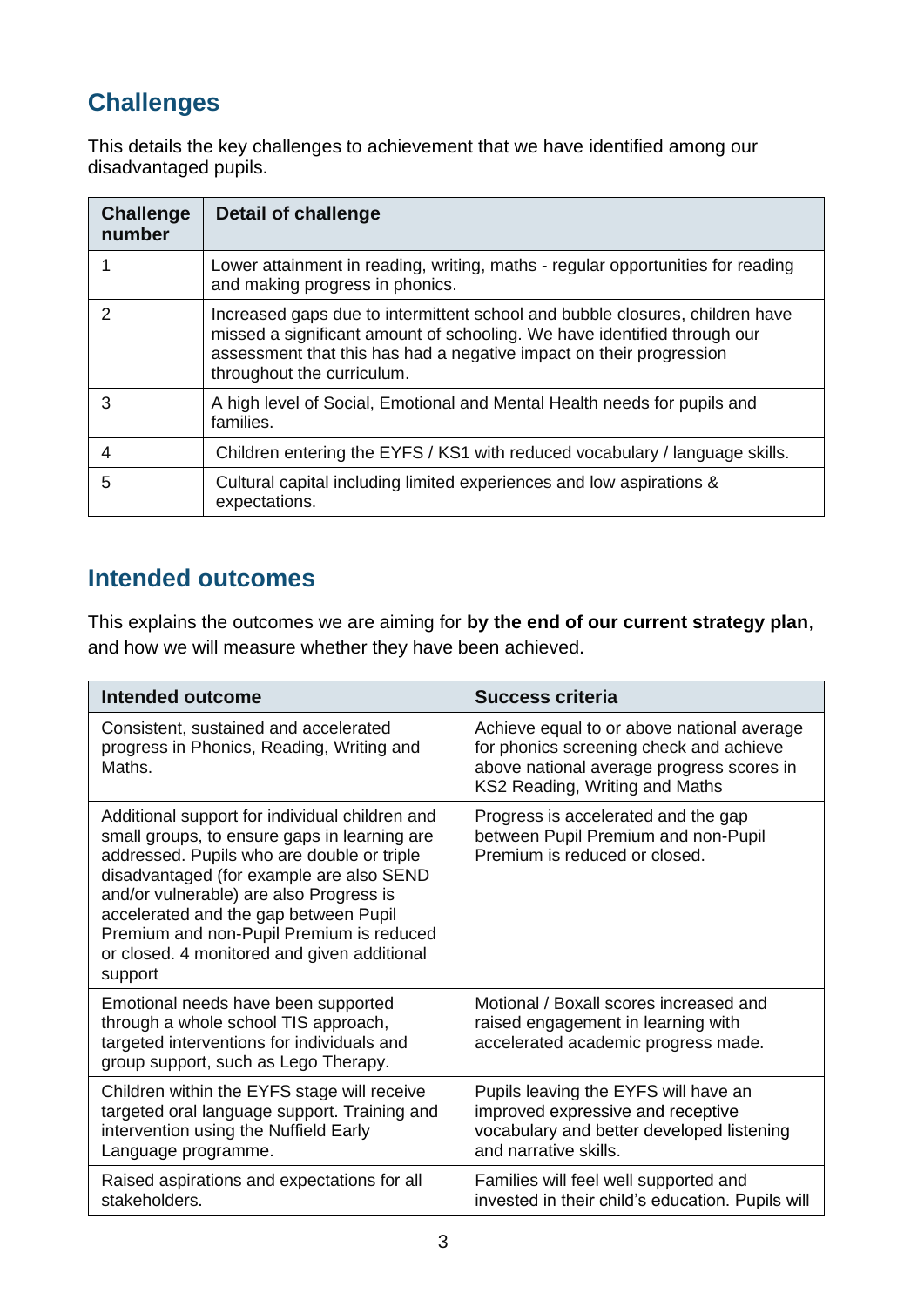|  | be exposed to opportunities to experience<br>the wider world and career opportunities. |
|--|----------------------------------------------------------------------------------------|
|--|----------------------------------------------------------------------------------------|

## **Activity in this academic year**

This details how we intend to spend our pupil premium (and recovery premium funding) **this academic year** to address the challenges listed above.

#### **Teaching (for example, CPD, recruitment and retention)**

Budgeted cost: £ *18,000*

| <b>Activity</b>                                                                                       | <b>Evidence that supports this</b><br>approach                                                                                                                                                                  | <b>Challenge</b><br>number(s)<br>addressed |
|-------------------------------------------------------------------------------------------------------|-----------------------------------------------------------------------------------------------------------------------------------------------------------------------------------------------------------------|--------------------------------------------|
| All pupils have access<br>to quality first teaching.<br>Regular CPD for all<br>staff.                 | Large body of research evidence that<br>quality first teaching has a major impact<br>on pupils' progress and has the most<br>impact on the most disadvantaged<br>pupils, including from EEF                     | 1 and 2                                    |
| Fund ongoing teacher<br>training release<br>time/overtime for<br>support staff.                       |                                                                                                                                                                                                                 |                                            |
| Upskill support staff<br>with appropriate<br>approaches and<br>pedagogy to teaching<br>interventions. | EEF - research on TAs delivering<br>targeted interventions in one-to-one or<br>small group settings shows a consistent<br>impact on attainment of approximately<br>three to four additional months'<br>progress | 1, 2, 3 and $5$                            |

#### **Targeted academic support (for example, tutoring, one-to-one support structured interventions)**

Budgeted cost: £ *17,000*

| <b>Activity</b>                                                                                                                                                                                         | <b>Evidence that supports this</b><br>approach                                                                                                                                                                                                                                     | <b>Challenge</b><br>number(s)<br>addressed |
|---------------------------------------------------------------------------------------------------------------------------------------------------------------------------------------------------------|------------------------------------------------------------------------------------------------------------------------------------------------------------------------------------------------------------------------------------------------------------------------------------|--------------------------------------------|
| Ensure use of language<br>and communication<br>support (early<br>intervention, phonics) is<br>sustained through the<br>year, with focus on<br>developing vocabulary,<br>and progress is<br>accelerated. | The EEF and OfSTED all identified this<br>as a high impact low cost strategy. The<br>EEF noted that those pupils starting<br>school recently needed more support<br>with communication and language<br>development because of the national<br>pandemic and time spent in lockdown. | 1, 2 and $5$                               |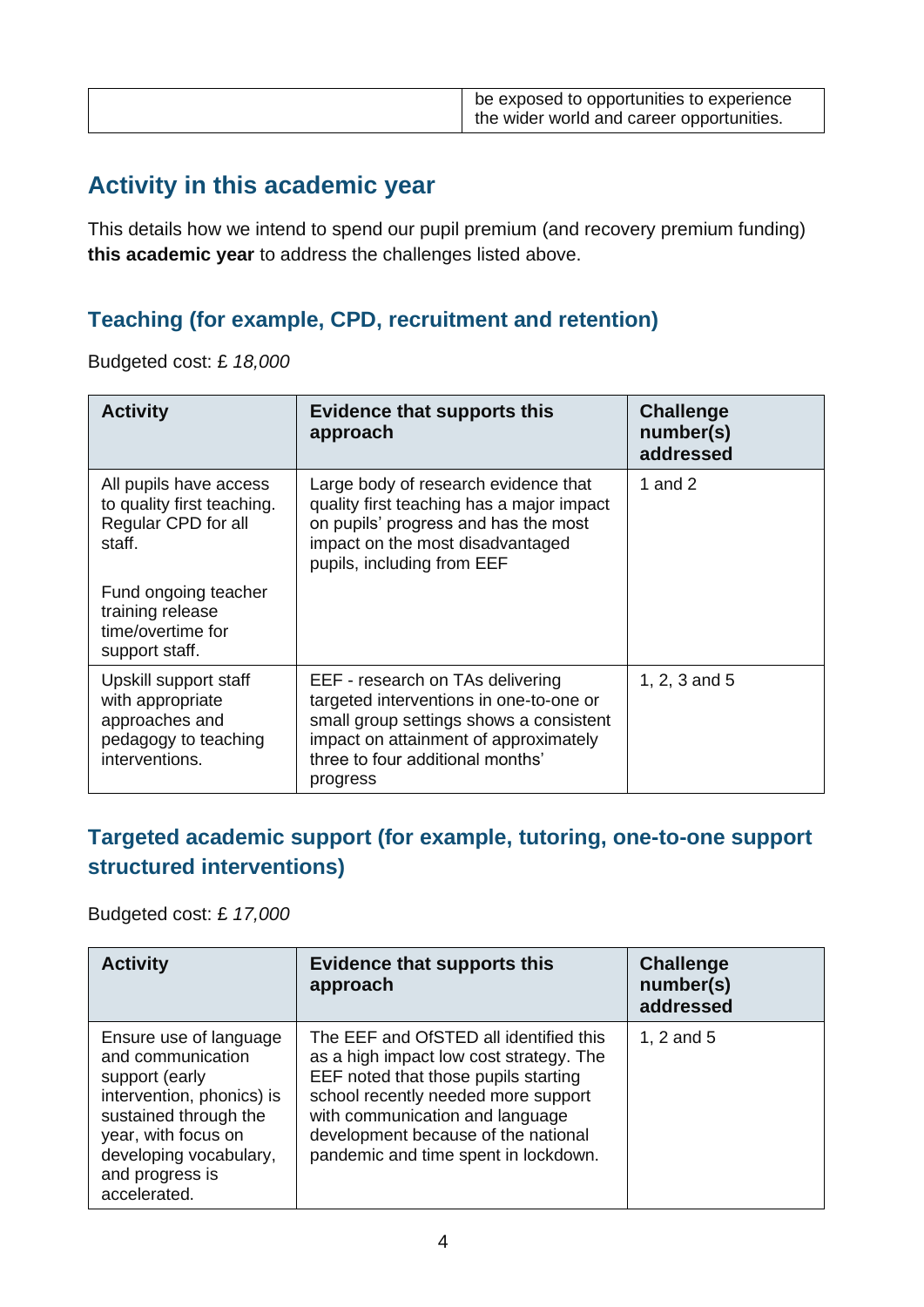| Develop pre and post-<br>teach interventions in<br>mathematics using<br>ready to Progress and<br>Number sense materials<br>to improve rapid recall<br>facts and accelerate<br>progress. | EEF research shows that developing a<br>rich mathematical knowledge will<br>increase attainment and deepen<br>understanding in maths. | 1 and $2$ |
|-----------------------------------------------------------------------------------------------------------------------------------------------------------------------------------------|---------------------------------------------------------------------------------------------------------------------------------------|-----------|
|-----------------------------------------------------------------------------------------------------------------------------------------------------------------------------------------|---------------------------------------------------------------------------------------------------------------------------------------|-----------|

## **Wider strategies (for example, related to attendance, behaviour, wellbeing)**

Budgeted cost: £ *10,380*

| <b>Activity</b>                                                                                                                                                                                                                                                                                                                        | <b>Evidence that supports this</b><br>approach                                                                                                                                       | <b>Challenge</b><br>number(s)<br>addressed |
|----------------------------------------------------------------------------------------------------------------------------------------------------------------------------------------------------------------------------------------------------------------------------------------------------------------------------------------|--------------------------------------------------------------------------------------------------------------------------------------------------------------------------------------|--------------------------------------------|
| Continue as a school to<br>use the TIS approach to<br>meet the emotional<br>needs of children.<br>Support high levels of<br>engagement with<br>learning and positive<br>outcomes. Provide<br>tailored nurture groups<br>to support emotional<br>wellbeing and develop<br>social and interaction<br>skills.                             | TISUK's training is highlighted in the<br>DfE Advice to Schools: Mental Health<br>and Behaviour in Schools DfE-00327-<br>2018 as supporting and promoting<br>positive mental health. | 3                                          |
| Enhance pupils' cultural<br>capital by providing a<br>breadth of experiences<br>- ensure the curriculum<br>is balanced and<br>carefully sequenced<br>and allows<br>opportunities for cultural<br>development.<br>Link in with Primary<br>Futures and other<br>inspirational careers to<br>develop aspirations and<br>broaden horizons. | The EEF notes a positive impact on<br>wellbeing through outdoor and wider<br>enrichment activities.                                                                                  | 5                                          |

### **Total budgeted cost: £** *45,380*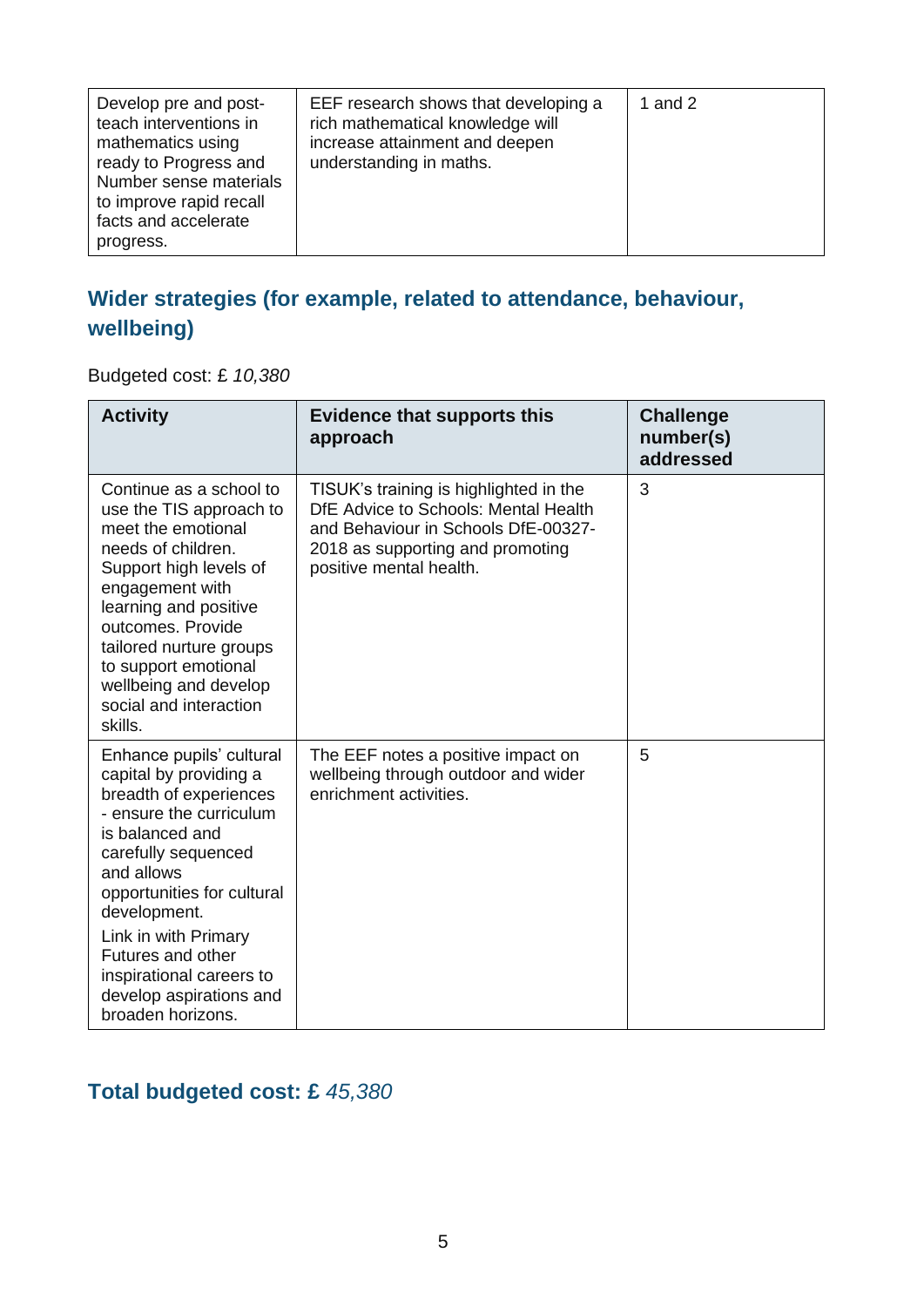# **Part B: Review of outcomes in the previous academic year**

## **Pupil premium strategy outcomes**

This details the impact that our pupil premium activity had on pupils in the 2020 to 2021 academic year.

In 2020-2021, Pupil Premium eligible pupils received enhanced learning opportunities including additional whole class and small group activities along with individualised 1:1 support to promote wellbeing and academic progress.

During lockdown periods, additional resources were focussed on our remote learning offer and ensuring individualised provision was in place for pupils who required it. Home visits by key staff took place and additional virtual & telephone wellbeing sessions were put in place to support pupils' emotional health. Staff facilitated virtual wellbeing meetings with groups of pupils to maintain a sense of belonging and contact with school and their wider peer group.

|                                      | Autumn 2020 percentage EXS or above |                      |      | Summer 2021 percentage EXS or above |                      |     |
|--------------------------------------|-------------------------------------|----------------------|------|-------------------------------------|----------------------|-----|
| Subject                              | Pupil<br>Premium                    | Non-Pupil<br>Premium | Gap  | Pupil<br>Premium                    | Non-Pupil<br>Premium | Gap |
| Maths                                | 55.6                                | 65                   | 9.4  | 64.9                                | 69                   | 4.1 |
| Reading                              | 50                                  | 63.4                 | 13.4 | 68.4                                | 76.2                 | 7.8 |
| Writing                              | 46.3                                | 55.2                 | 8.9  | 59.7                                | 61.1                 | 1.4 |
| Combined: Reading,<br>Writing, Maths | 35.3                                | 50.5                 | 15.2 | 50                                  | 57.4                 | 7.4 |

Whole staff training for TIS has been delivered and additional staff employed to support pupils' wellbeing and SEND needs.

Through 2020-2021, comparative data shows that the % of Pupil Premium children achieving at least at the Expected Standard increased in Maths, Reading and Writing through the year. Pupil premium pupils achieving at least the Expected Standard in all three areas combined increased. The gap between Pupil Premium children and non-Pupil Premium children narrowed in all areas.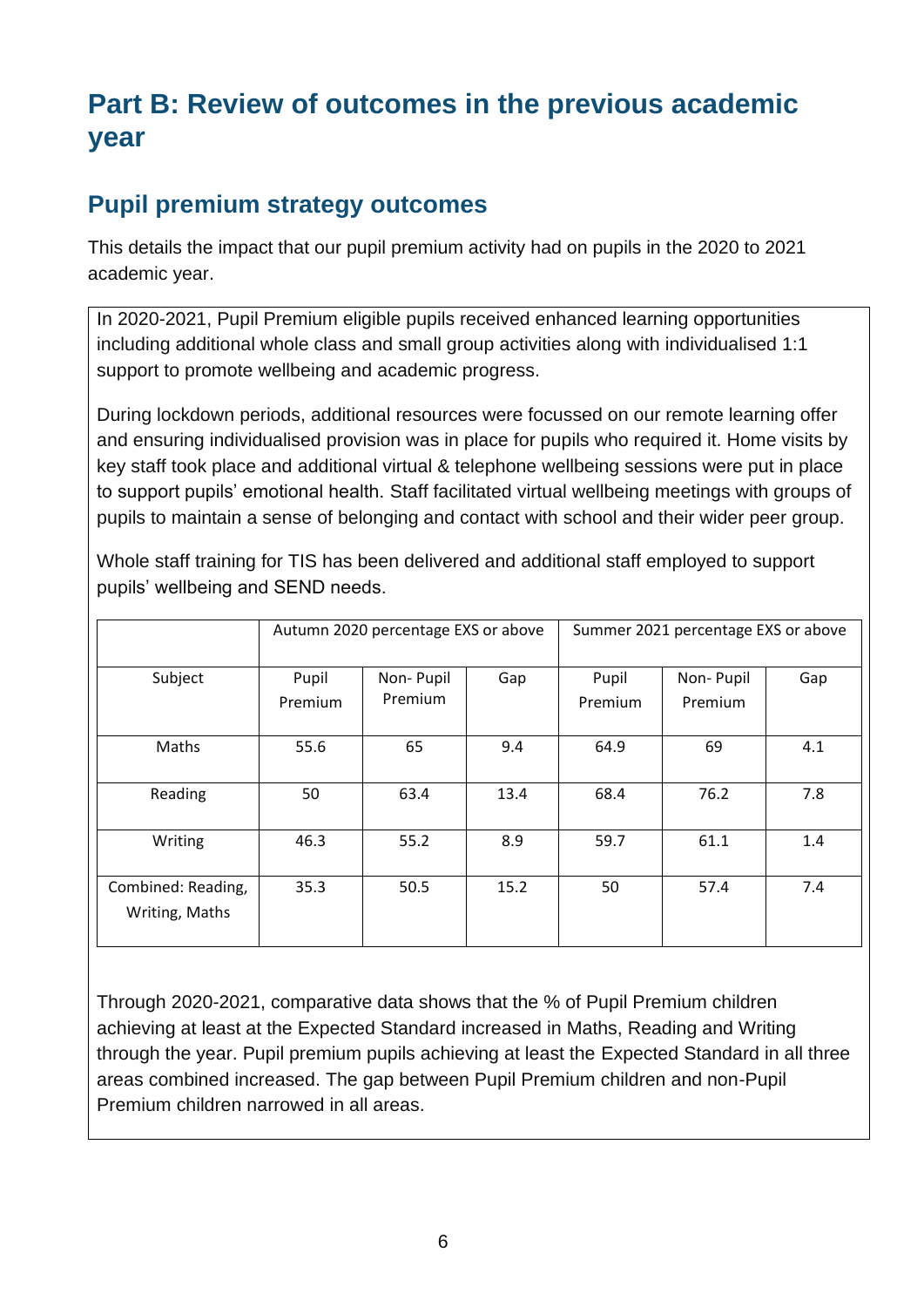## **Externally provided programmes**

*Please include the names of any non-DfE programmes that you purchased in the previous academic year. This will help the Department for Education identify which ones are popular in England*

| <b>Programme</b>               | <b>Provider</b>                |
|--------------------------------|--------------------------------|
| <b>Trauma Informed Schools</b> | <b>Trauma Informed Schools</b> |
| <b>Accelerated Reader</b>      | Renaissance                    |

## **Service pupil premium funding (optional)**

*For schools that receive this funding, you may wish to provide the following information:* 

| <b>Measure</b>                                                                    | <b>Details</b>                                                                                                                                                                     |
|-----------------------------------------------------------------------------------|------------------------------------------------------------------------------------------------------------------------------------------------------------------------------------|
| How did you spend your service pupil<br>premium allocation last academic year?    | Service premium was spent last year to<br>provide 1:1 mentoring time with a trusted<br>adult as required. This time was used to<br>provide interventions for emotional<br>support. |
| What was the impact of that spending on<br>service pupil premium eligible pupils? | Children eligible for service premium had<br>a combined attendance of 98.2%.                                                                                                       |